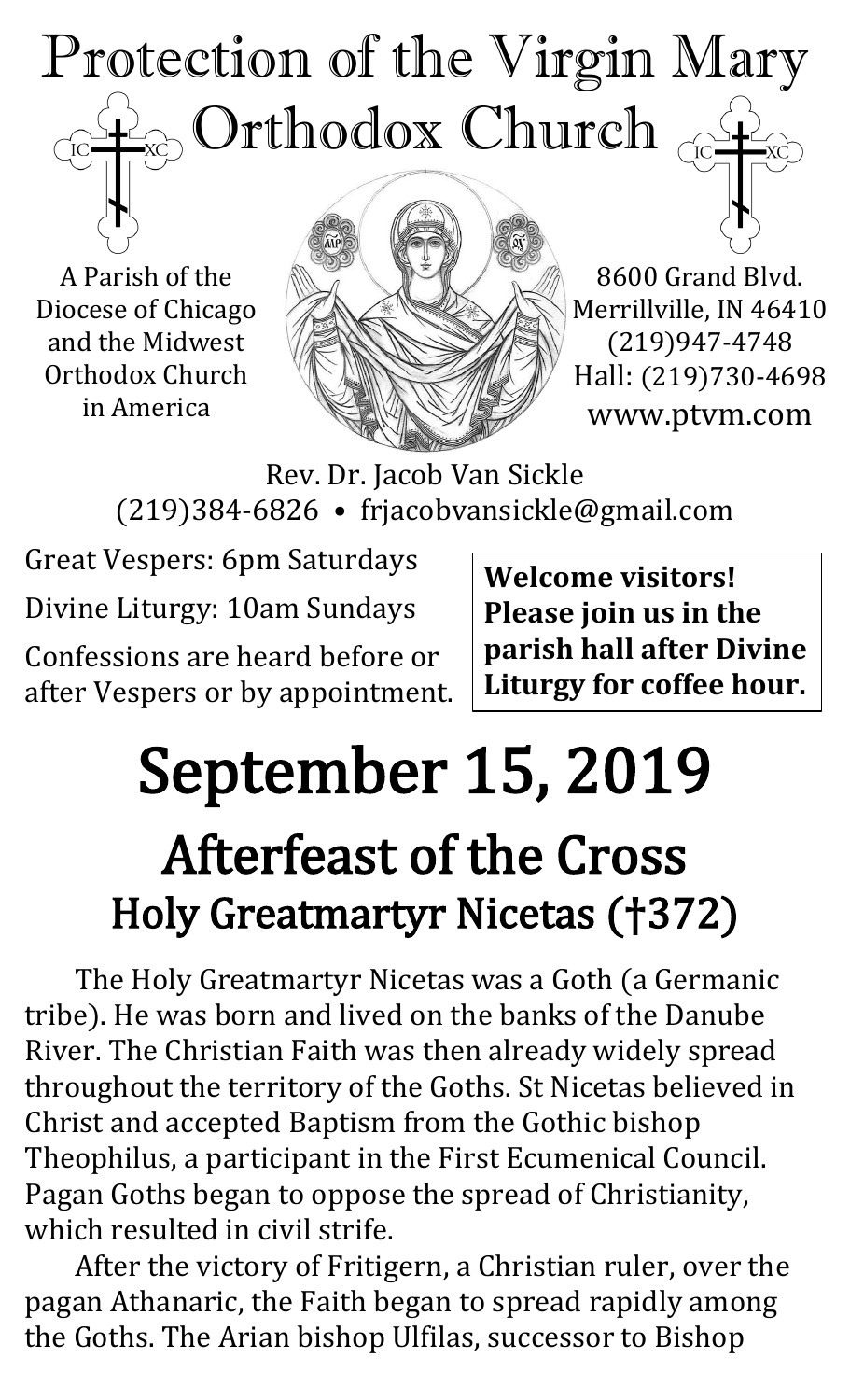Theophilus, created a Gothic alphabet and translated into the Gothic language many priestly books. During this time, St Nicetas worked tirelessly among his fellow Goths at spreading Christianity. By his personal example and inspired words he brought many pagans to the Christian Faith.

However, some time after his defeat, Athanaric contrived to regather his forces and return to his country. Seizing power once more, he immediately began persecuting the Church. He rounded up those who were spreading the Faith, including Nicetas.

St Nicetas endured many tortures and died after being thrown into a fire. However, his body remained unburnt by the fire but was illumined by a miraculous light. By night, a friend of the martyr, a Christian named Marianus, retrieved the body of St Nicetas and buried it in Cilicia. Afterwards, it was transferred to Constantinople. Part of the relics of the Great Martyr Nicetas were later transferred to the monastery of Vysokie Dechani in Serbia. St Nicetas received an unfading crown of glory from Christ in the year 372.

## HYMNS OF THE DAY

#### Tone 4 – Resurrectional Troparion

When the women disciples of the Lord learned from the angel the joyous message of Your resurrection, they cast away the ancestral curse and elatedly told the apostles:

"Death is overthrown! Christ our God is risen,// granting the world great mercy!"

### Tone 4 – Troparion of the Cross

O Lord, save Your people and bless Your inheritance! Grant victories to the Orthodox Christians over their adversaries; and by virtue of Your Cross,// preserve Your habitation!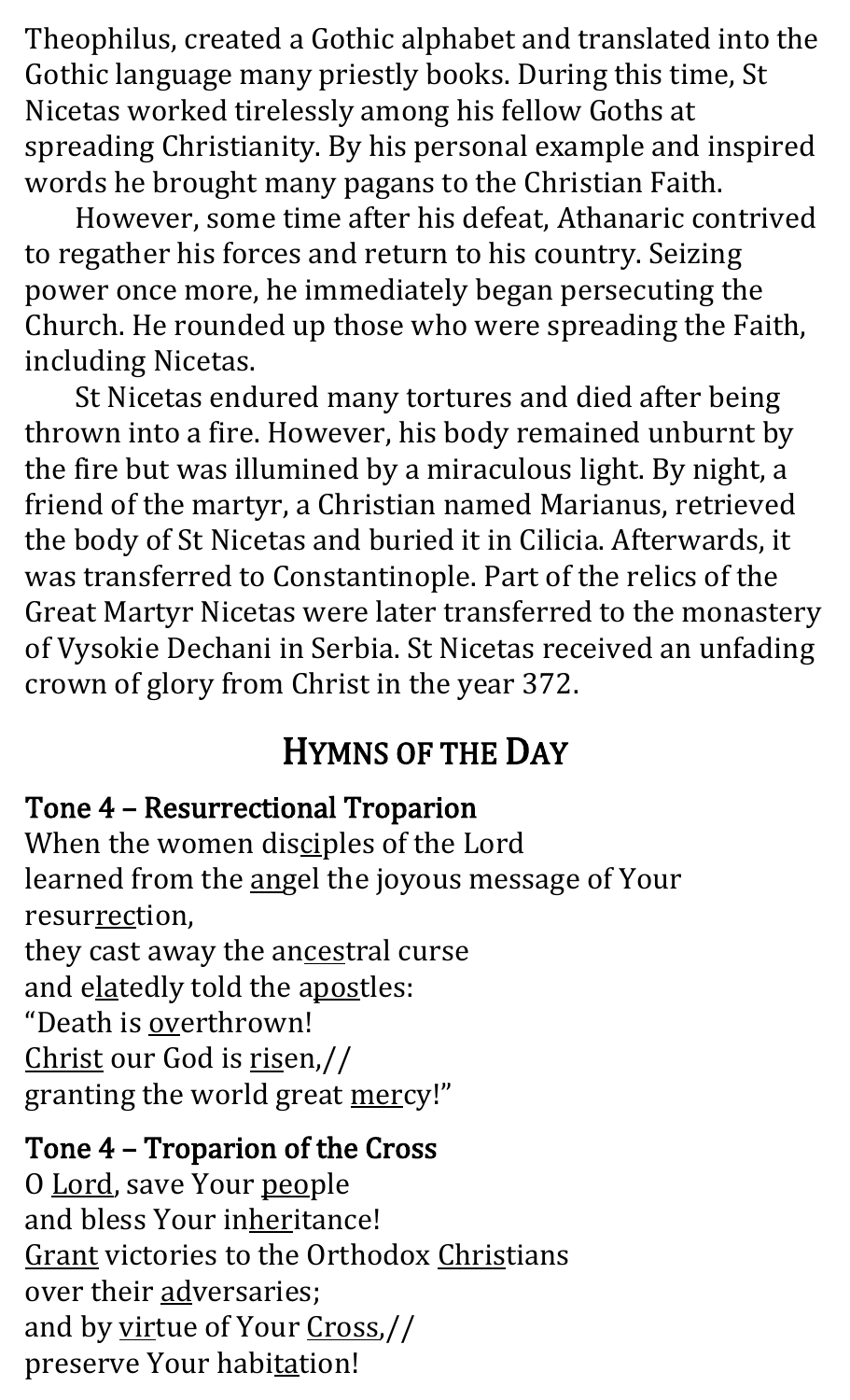## Tone 3 – Troparion for St. Nicetas

You defeated error and triumphed in martyrdom, Nicetas, namesake of victory; for you conquered the ranks of the enemy and ended your contest by fire.// Pray to Christ our God to grant us His great mercy!

## Tone 4 – Resurrectional Kontakion

My Savior and Redeemer, as God, rose from the tomb and delivered the earthborn from their chains. He has shattered the gates of hell, and as Master,// He has risen on the third day!

## Tone 2 – Kontakion for St. Nicetas

You stood firm and defeated delusion and have received your martyr's crown, Nicetas, namesake of victory;

you are rejoicing with the Angels,// together with them you are praying unceasingly to Christ

God for us all.

## Tone 4 – Kontakion of the Cross

As You were voluntarily raised upon the Cross for our sake, grant mercy to those who are called by Your Name, O Christ God; make all Orthodox Christians glad by your power, granting them victories over their adversaries// by bestowing on them the invincible trophy, Your weapon of peace!

## SCRIPTURE READINGS

## Tone 7 – Sunday Prokeimenon (Psalm 98)

Extol the Lord our God: worship at His footstool, for He is holy!

## Epistle: Galatians 2.16-20 (Afterfeast of the Cross)

Brethren: Knowing that a man is not justified by the works of the law but by faith in Jesus Christ, even we have believed in Christ Jesus, that we might be justified by faith in Christ and not by the works of the law; for by the works of the law no flesh shall be justified.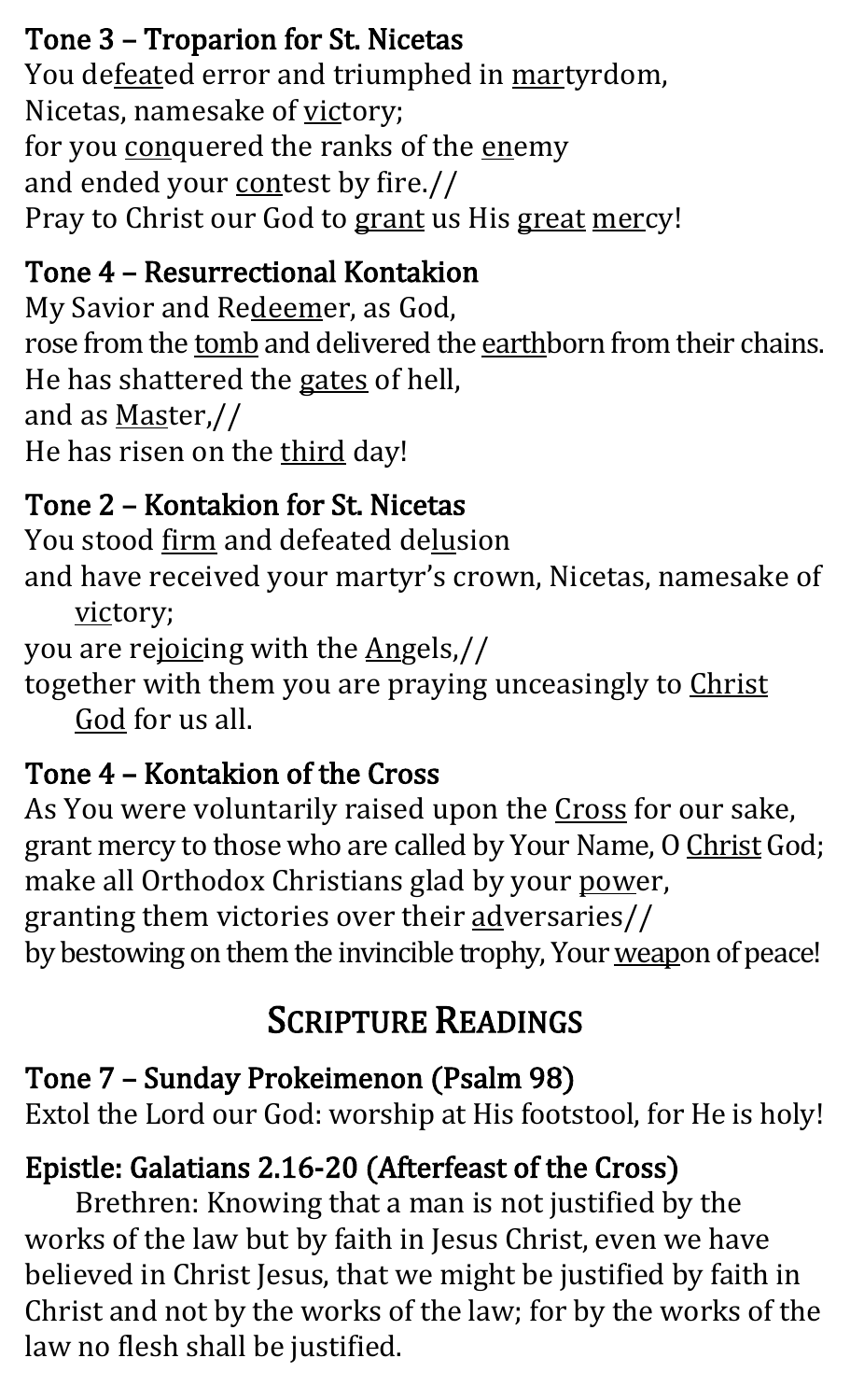But if, while we seek to be justified by Christ, we ourselves also are found sinners, is Christ therefore a minister of sin? Certainly not! For if I build again those things which I destroyed, I make myself a transgressor. For through the law I died to the law that I might live to God. I have been crucified with Christ; it is no longer I who live, but Christ lives in me; and the life which I now live in the flesh I live by faith in the Son of God, who loved me and gave Himself for me.

### 1 Corinthians 16.13-24 (Sunday)

Brethren: Watch! Stand fast in the faith! Be brave; be strong. Let all that you do be done with love. I urge you, brethren – you know the household of Stephanas, that it is the firstfruits of Achaia, and that they have devoted themselves to the ministry of the saints – that you also submit to such, and to everyone who works and labors with us. I am glad about the coming of Stephanas, Fortunatus, and Achaicus, for what was lacking on your part they supplied. For they refreshed my spirit and yours. Therefore, acknowledge such men.

The churches of Asia greet you. Aquila and Priscilla greet you heartily in the Lord, with the church that is in their house. All the brethren greet you. Greet one another with a holy kiss.

The salutation with my own hand – Paul's. If anyone does not love the Lord Jesus Christ, let him be anathema. Maranatha! (Lord, come!) The grace of our Lord Jesus Christ be with you. My love be with you all in Christ Jesus. Amen.

## Gospel: Mark 8.34-9.1 (Sunday before the Cross)

When Jesus had called the people to Himself, with His disciples also, He said to them, "Whoever desires to come after Me, let him deny himself, and take up his cross, and follow Me. For whoever desires to save his life will lose it, but whoever loses his life for My sake and the Gospel's will save it. For what will it profit a man if he gains the whole world but loses his own soul? Or what will a man give in exchange for his soul? For whoever is ashamed of Me and My words in this adulterous and sinful generation, of him the Son of Man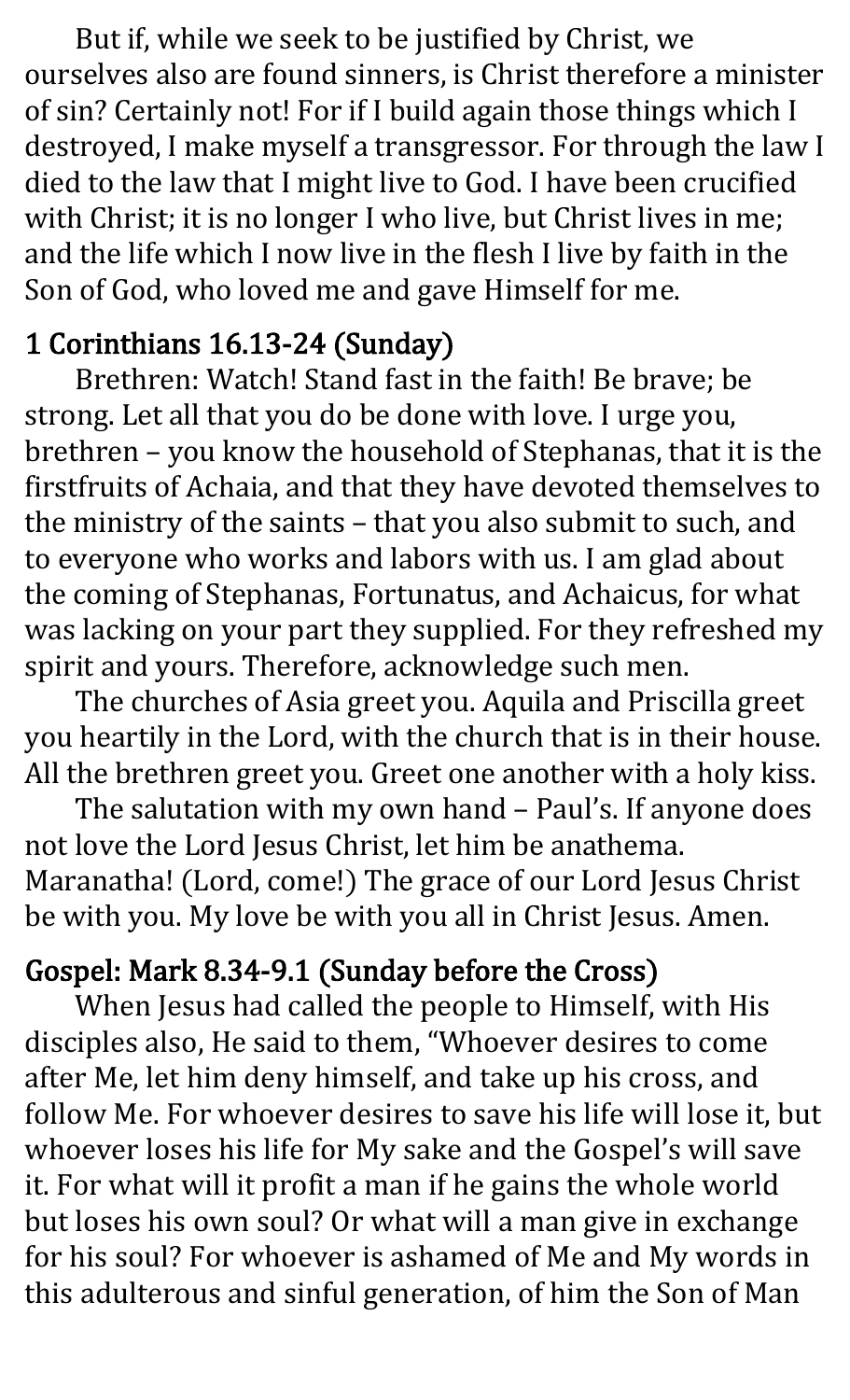also will be ashamed when He comes in the glory of His Father with the holy angels."

And He said to them, "Assuredly, I say to you that there are some standing here who will not taste death till they see the kingdom of God present with power."

### Matthew 21.33-42 (Sunday)

Jesus spoke this parable: "There was a certain landowner who planted a vineyard and set a hedge around it, dug a winepress in it and built a tower. And he leased it to vinedressers and went into a far country. Now when vintagetime drew near, he sent his servants to the vinedressers, that they might receive its fruit. And the vinedressers took his servants, beat one, killed one, and stoned another.

"Again, he sent other servants, more than the first, and they did likewise to them. Then last of all he sent his son to them, saying, 'They will respect my son.'

"But when the vinedressers saw the son, they said among themselves, 'This is the heir. Come, let us kill him and seize his inheritance.' So they took him and cast him out of the vineyard and killed him.

"Therefore, when the owner of the vineyard comes, what will he do to those vinedressers?"

They said to Him, "He will destroy those wicked men miserably, and lease his vineyard to other vinedressers who will render to him the fruits in their seasons."

Jesus said to them, "Have you never read in the Scriptures: 'The stone which the builders rejected Has become the chief cornerstone. This was the Lord's doing, and it is marvelous in our eyes'?"

## WE REMEMBER IN PRAYER

N.Dep. Rosemary Brill Archbishop Nikon James Dragon Archpr. John Matusiak Ev.Mem. Helen Christov ('76) Stephen Lashnik ('68)

Anna Shevchuk ('34) Alexander Rusak ('15) Adam Danchula ('14) Olive Leskow (2018) Anatol Meuch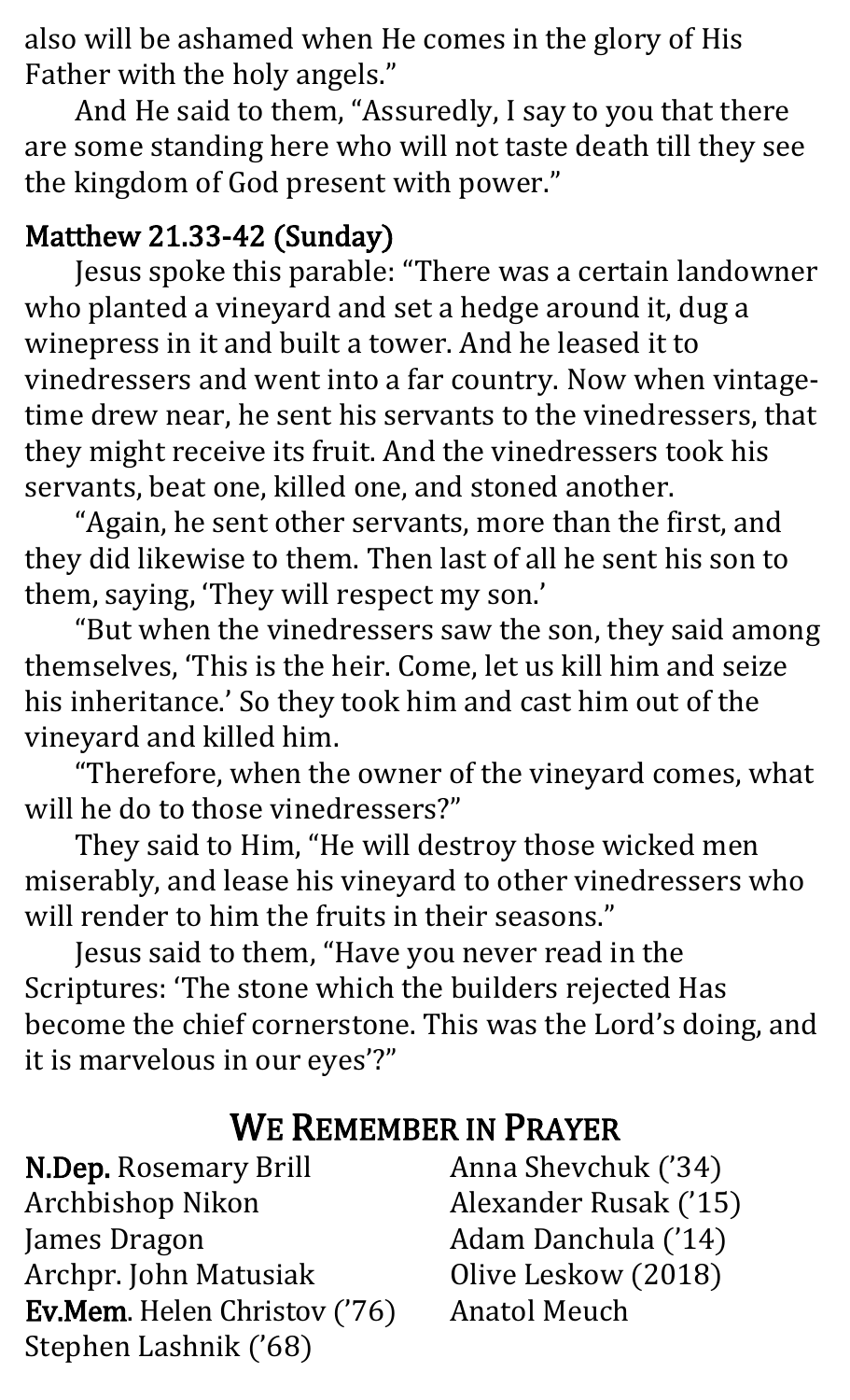| Health &        | Jennifer    | Eduardo        |
|-----------------|-------------|----------------|
| Salvation:      | Lennox      | Christine      |
| Mat. Anna       | Laila       | Tom            |
| Archpr. Peter   | Paula       | Nicholas       |
| Pr. John        | Alvin       | <b>Natalie</b> |
| Pr. Christopher | Kenneth     | Barbara        |
| Mat. Jennifer   | Anna        | Kristin        |
| Andrew          | Justin      | Linda          |
| Gideon          | <b>Nika</b> | Phyllis        |
| Kevin           | Leo         | Kay            |
| $\mathsf{lon}$  | Melissa     | Fred           |
| Tanya           | Jonathan    | Larry          |
| Jovan           | Matthew     | Rollie         |
| Julia           | Shaun       | Martin         |
| Warren          | Gail        | Alexandra      |
| Carol           | Maria       | Mark           |
| Tom             | Snezana     | Alexa          |
| Elizabeth       | Barbara     | Paula          |
| Tina            | Thomas      | Alexandra      |
| Adam            | Carol       | James          |
| <b>Brittany</b> | Jessica     | Nada           |

\*If you know someone who needs prayer, please give their name to Fr Jacob

Instead of "It is truly meet …," we sing: Magnify, O my soul, the most precious Cross of the Lord! You are a mystical Paradise, O Theotokos, who, though untilled, have brought forth Christ; through Him the lifebearing wood of the Cross was planted on earth. Now at its Elevation, as we bow in worship before it, we magnify you.

## ANNOUNCEMENTS

The O-Club will meet during coffee hour today. For Bible Study this Wednesday please read Exodus 1-4. The feast of the Protection (Pokrov) of the Virgin Mary is Tuesday, Oct. 1. The Chicago Deanery Male Choir will sing the responses at Vigil on Monday night (Sept 30) @ 6:30pm, followed by a wine reception. Divine Liturgy will be at 10am Tuesday followed by a luncheon. His Grace, our Bishop Paul will be here and celebrate both services.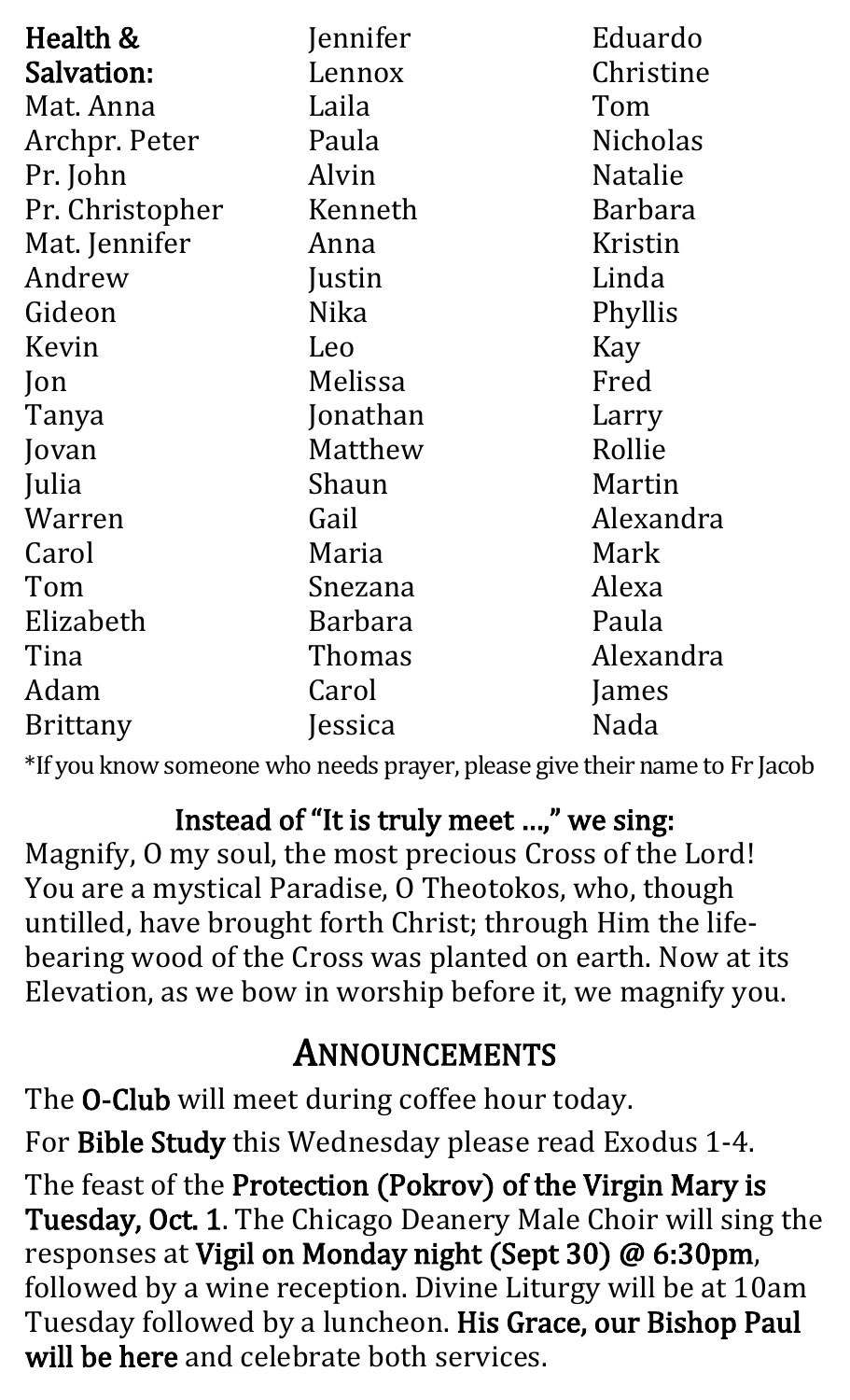On Sunday, Oct. 6 following the Divine Liturgy we will have our 108<sup>th</sup> anniversary dinner. Juli Grankowski is organizing the meal. Please let her know if you are available to help and/or bring a dessert.

### Mark your calendars:

- Sept 17: Hall Committee meeting @ 6pm Parish Council meeting @ 7pm
- Sept 18: Bible Study @ 7pm
- Sept 30: Festal Vigil for the Feast of Protection (Pokrov) @ 6:30pm followed by a reception.
- Oct 1: Divine Liturgy for the Feast of Protection @ 10am
- Oct 6: 108<sup>th</sup> Parish Anniversary celebration!

Last week's offerings to the Lord: \$2,163

| Father's | 1. Gold-plating for chalice and spoon: \$600                 |
|----------|--------------------------------------------------------------|
|          | 2. Set of Blue/Gold chalice covers: \$220                    |
|          | Wish List: 3. Blessing cross & stand for center table: \$300 |

To purchase an item, add its cost to your weekly contribution and write on the envelope which item and (if appropriate) in whose memory.

## Two Calendars Impacting Family Life A reflection by His Grace, our Bishop Paul

There are two calendars that many Orthodox Christians observe during the year: the public school calendar and the liturgical calendar. The attention given to these two has a significant impact on how well-connected kids are to their local church and their experience of parish life.

If children are involved in several sports activities or musical programs at school, chances are they are tied up with practices, recitals, actual sporting events, or weekend band competitions. Parents become a taxi cab service during the week ushering their children to and from these events. That means there is not a lot of time left for getting involved in anything church related, whether that be a service or a